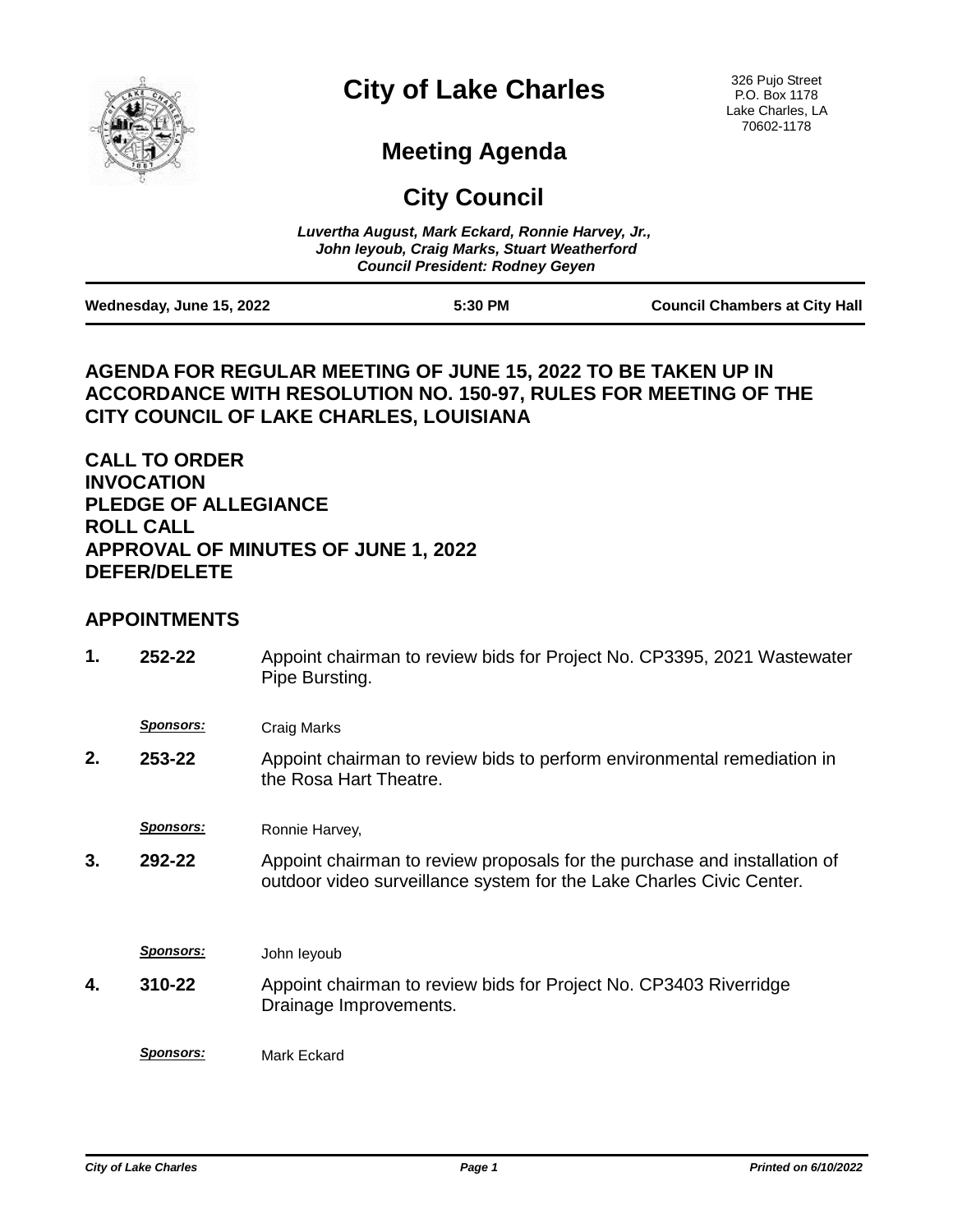| 5. | 323-22 | Appoint chairman to review bids to furnish and deliver bulk lubricants for the        |
|----|--------|---------------------------------------------------------------------------------------|
|    |        | period of one $(1)$ year with the option to renew for two $(2)$ additional, one $(1)$ |
|    |        | year periods. For use by the City of Lake Charles Public Works                        |
|    |        | Department, Vehicle Maintenance Division.                                             |

*Sponsors:* Luvertha August

#### **PUBLIC HEARINGS**

- An ordinance ordering demolition and authorizing the City of Lake Charles to enter into an agreement for demolition of structure located at 4205 Common Street, Living Way Pentecostal Church of Lake Charles, Inc., owner. **6. 95-22**
- An ordinance ordering demolition and authorizing the City of Lake Charles to enter into an agreement for demolition of structure located at 504 River Road, Saw Bones Investments, LP, owner. **7. 187-22**
- An ordinance ordering demolition and authorizing the City of Lake Charles to enter into an agreement for demolition of structure located at 1003 Railroad Avenue, Eula Ruth Gray, McKinley Gray, Alonzo Gray IV, Nancy Joe Hall Gray, owners. **8. 276-22**
- An ordinance ordering demolition and authorizing the City of Lake Charles to enter into an agreement for demolition of structure located at 1009 North Prater Street, Sandis Reed, Jr., owner. **9. 277-22**
- An ordinance ordering demolition and authorizing the City of Lake Charles to enter into an agreement for demolition of structure located at 2727 Byrne Street, Carolyn Marie Latigue, owner. **10. 278-22**
- An ordinance ordering demolition and authorizing the City of Lake Charles to enter into an agreement for demolition of structures located in 500 Blk 1 First Avenue, Don Erik Muhammad, owner. **11. 279-22**
- An ordinance ordering demolition and authorizing the City of Lake Charles to enter into an agreement for demolition of structure located at 708 Kingsley Street, Jerry G. Brown, owner. **12. 280-22**
- An ordinance ordering demolition and authorizing the City of Lake Charles to enter into an agreement for demolition of structure located at 709 Kingsley Street, Faye Brown Davis Blackwell, owner. **13. 281-22**
- An ordinance ordering demolition and authorizing the City of Lake Charles to enter into an agreement for demolition of structure located at 710 Kingsley Street, Harold G. Brown, owner. **14. 282-22**
- An ordinance ordering demolition and authorizing the City of Lake Charles to enter into an agreement for demolition of structure located at 714 Kingsley Street, Jacques Brown, owner. **15. 283-22**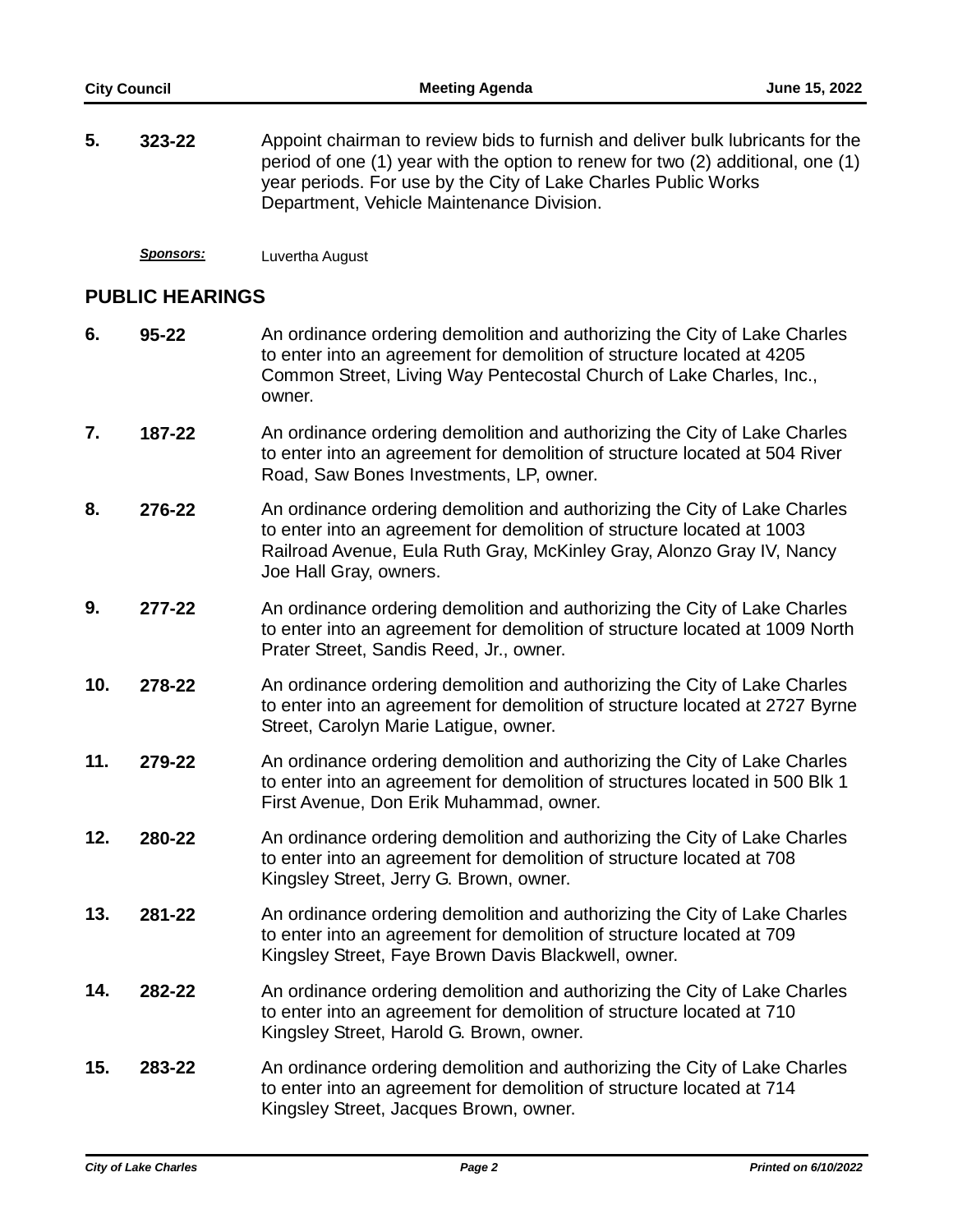|     | <b>City Council</b> | <b>Meeting Agenda</b>                                                                                                                                                                                                                                                  | June 15, 2022 |
|-----|---------------------|------------------------------------------------------------------------------------------------------------------------------------------------------------------------------------------------------------------------------------------------------------------------|---------------|
| 16. | 284-22              | An ordinance ordering demolition and authorizing the City of Lake Charles<br>to enter into an agreement for demolition of structure located at 1019 Mill<br>Street, Towanna Marvette Franklin, owner.                                                                  |               |
| 17. | 285-22              | An ordinance ordering demolition and authorizing the City of Lake Charles<br>to enter into an agreement for demolition of structure located at 759<br>Louisiana Avenue (accessory structure only), Glenn Miller, Linda Sue Miller<br>Vasquez and Kayla Miller, owners. |               |
| 18. | 286-22              | An ordinance ordering demolition and authorizing the City of Lake Charles<br>to enter into an agreement for demolition of structure located at 616 Rhodes<br>Street, EMC Mortgage Corporation, owner.                                                                  |               |
| 19. | 287-22              | An ordinance ordering demolition and authorizing the City of Lake Charles<br>to enter into an agreement for demolition of structure located at 2110 3rd<br>Street, Clesma Joseph Andres, owner.                                                                        |               |
| 20. | 288-22              | An ordinance ordering demolition and authorizing the City of Lake Charles<br>to enter into an agreement for demolition of structure located at 711<br>Kingsley Street, Norma Jean Burns, Myrna B. Moore Revocable Trust U/A,<br>owner.                                 |               |
| 21. | 289-22              | An ordinance ordering demolition and authorizing the City of Lake Charles<br>to enter into an agreement for demolition of structure located at 1115 Pine<br>Street, Carol Ray Shinnette, Michael J. O'Donoghue and Velva Butler<br>Truax, owners.                      |               |
| 22. | 290-22              | An ordinance ordering demolition and authorizing the City of Lake Charles<br>to enter into an agreement for demolition of structure located at 2013 Rose<br>Street, Carol Shinnette, owner.                                                                            |               |
| 23. | 291-22              | An ordinance ordering demolition and authorizing the City of Lake Charles<br>to enter into an agreement for demolition of structure located at 2612<br>General Travis, Delorcy Victorian Thompson, owner.                                                              |               |
| 24. | 351-22              | An ordinance ordering demolition and authorizing the City of Lake Charles<br>to enter into an agreement for demolition of structure located at 3812<br>Hodges Street, Mark Lynwood Reeves Estate, owner.                                                               |               |
| 25. | 367-22              | An ordinance declaring the premises located at One Lakeshore Drive and<br>owned by Hertz Lake Charles One, LLC, as blighted property.                                                                                                                                  |               |
| 26. | 368-22              | An ordinance declaring the premises located at 1101 West Prien Lake Road<br>and 1103 West Prien Lake Road and owned by Next Level Hospitality, LLC,<br>as blighted property.                                                                                           |               |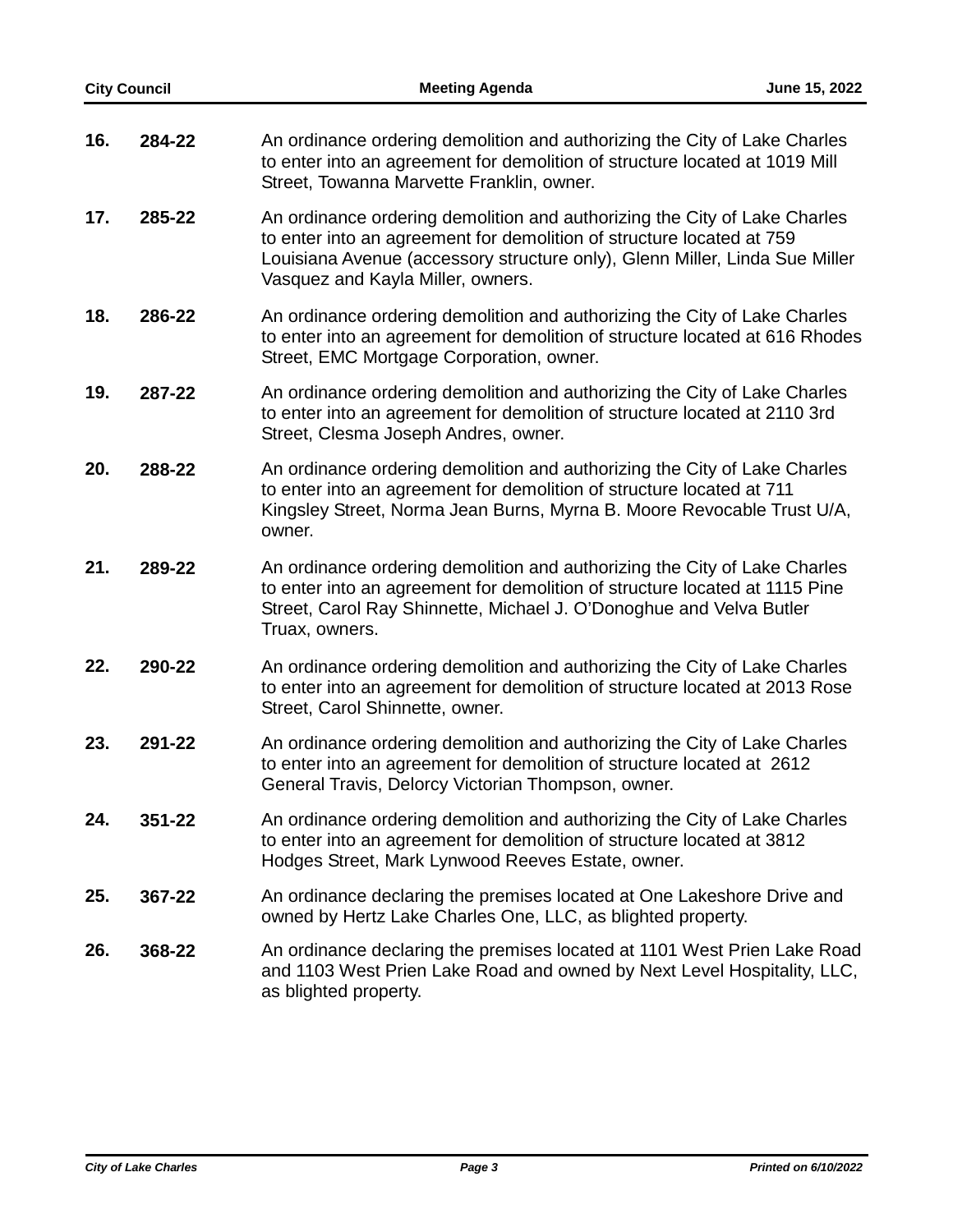#### **ORDINANCES FOR FINAL ACTION**

- An ordinance authorizing the City of Lake Charles to enter into an A&E agreement with D.W. Jessen & Associates, LLC for engineering services for Project No. CP3428, Rehabilitation of Various Citywide Drainage and Ancillary Infrastructure Improvements. (Cost est. \$1,530,000.00) **27. 349-22**
- An ordinance amending Sec. 13-42 of the Code of Ordinances for the City of Lake Charles relative to the prohibition against maintaining a disorderly place to include areas within the immediate vicinity of a business establishment that are associated with the activities in connection to the premises of the business. **28. 350-22**
- An ordinance authorizing the City of Lake Charles to accept the street, public right-of-ways, drainage, water and sewer lines and traffic control devices in Lakewood Pointe for ownership and maintenance by the City of Lake Charles. The City of Lake Charles will not take ownership of the detention ponds for this subdivision. **29. 369-22**
- An ordinance authorizing the City of Lake Charles to enter into an agreement for renewal of Casualty Insurance for the City of Lake Charles for June 22, 2022 through May 22, 2023. **30. 370-22**

*Sponsors:* Mark Eckard

An ordinance authorizing the City of Lake Charles to allow more than a 15% cumulative increase for a change order for Various Fire Stations Interior & Exterior Repairs. (Cost \$82,771.00) **30a. 311-22**

#### **THE FOLLOWING RESOLUTIONS MAY BE ADOPTED BY CONSENT**

- A resolution accepting Project No. 3333 WWTP A Basin A-07 Sewer Rehabilitation as substantially complete and authorizing the advertising of the 45-day lien period. **31. 371-22**
- A resolution setting date for public hearing on condemnation of a structure located at 2001 I-10 Service Road (Church Street), Marvin Anthony Constantin and Nettie Lee Constantin, owners. **32. 372-22**
- A resolution approving the appointment of member(s) to the Downtown Development Authority/Lakefront Development Sub-District in accordance with Ordinance No. 15062. **33. 373-22**
- A resolution confirming the City of Lake Charles' commitment of funding for the construction of the Anita Drive Park project, in addition to the \$400,000 in Love Louisiana Outdoors Program (LLOP) funding. **34. 374-22**
- A resolution setting date for public hearing and consideration on declaration of a blighted property located at 3420 5th Avenue, American Security Integrators and Supply, Inc., owner. **35. 388-22**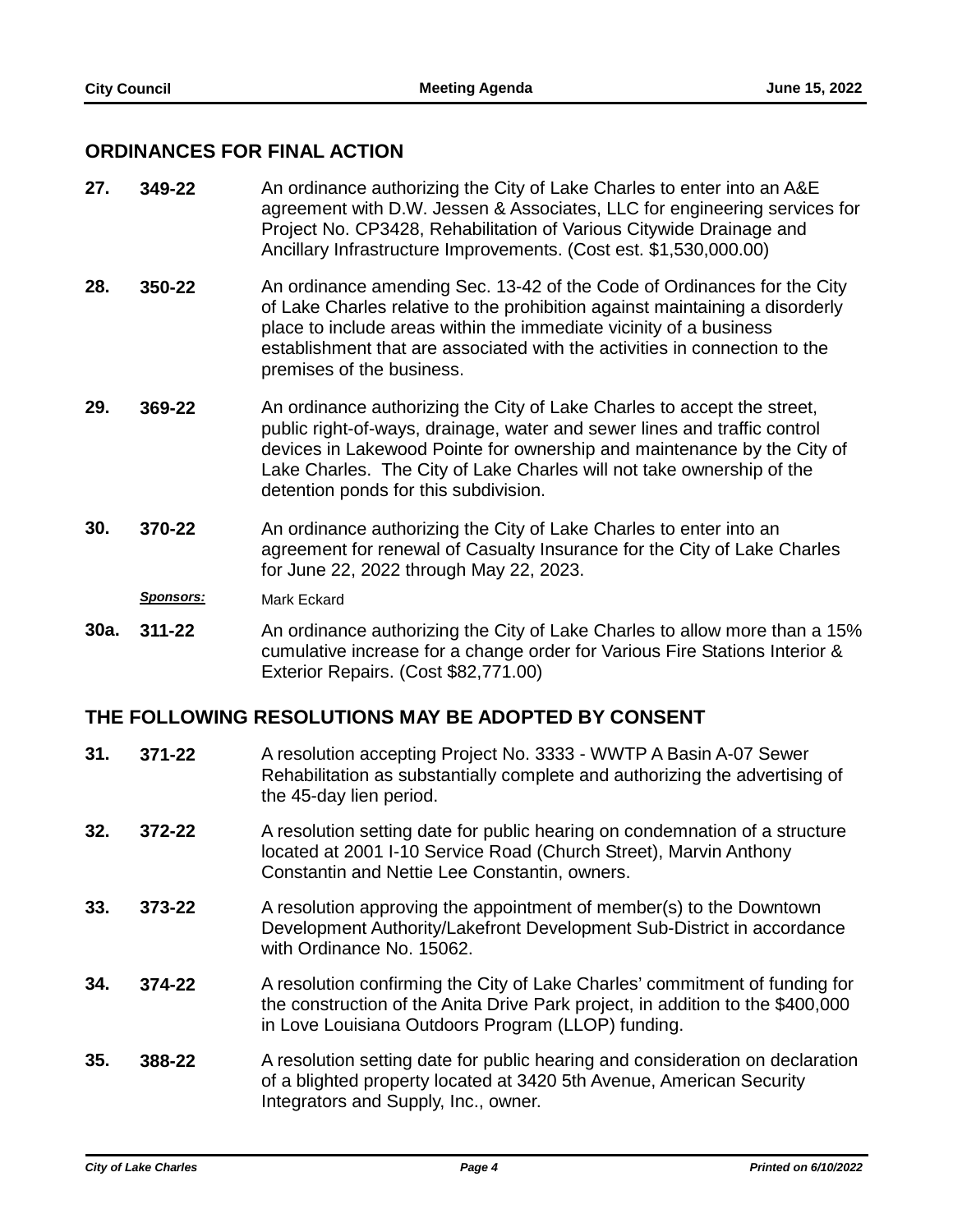## **THE FOLLOWING ORDINANCES ARE FOR INTRODUCTION BY CONSENT AND WILL BE READ INTO THE RECORD THE DAY FOLLOWING THIS MEETING AT 9:00A.M. IN THE CITY COUNCIL CHAMBERS IN CITY HALL**

- Introduction of an ordinance authorizing the City of Lake Charles to accept the street, public right-of-ways, drainage, water and sewer lines and traffic control devices at Hobby Lobby for ownership and maintenance by the City of Lake Charles, Louisiana. **36. 375-22**
- Introduction of an ordinance authorizing the City of Lake Charles to enter into a Cooperative Endeavor Agreement with Ward 3 City Marshal's Office to accept the donation of Unit 504-058, a 2010 Chevrolet Tahoe (Vin#1GNMCAE06AR177711) and Unit 504-125, a 2010 Chevrolet Tahoe (Vin#1GNMCAE0XAR174671). **37. 376-22**
- Introduction of an ordinance authorizing the City of Lake Charles to enter into an agreement with Gerry Lane Chevrolet to purchase six (6) new Chevrolet Tahoe pursuit SUVs for use by the Lake Charles Police Department, Patrol Division, utilizing State of Louisiana contract #4400020203. **38. 377-22**
- Introduction of an ordinance authorizing the City of Lake Charles to allow more than a twenty (20%) percent cumulative increase for a change order for Rapid Re-Roof - LCFD Station No. 1. **39. 379-22**
- Introduction of an ordinance authorizing the City of Lake Charles to enter into a cooperative endeavor agreement with the Calcasieu Parish Police Jury for animal control services. **40. 380-22**
- Introduction of an ordinance authorizing the City of Lake Charles to enter into a cooperative endeavor agreement with State of Louisiana, Department of Transportation and Development (LaDOTD) for enhanced maintenance and litter pick-up along I-10 and I-210 within the city limits of Lake Charles. **41. 381-22**
- Introduction of an ordinance authorizing the City of Lake Charles to enter into an amendment to the cooperative endeavor agreement with State of Louisiana, Department of Transportation and Development (LaDOTD) for additional underground drainage investigation and cleaning. **42. 382-22**
- Introduction of an ordinance authorizing the City of Lake Charles to enter into an agreement with Meyer & Associates, Inc., for Rehabilitation of Various Drainage Infrastructure. **43. 383-22**
- Introduction of an ordinance authorizing the City of Lake Charles to enter into a Cooperative Endeavor Agreement with the African American Chamber of Commerce of Lake Charles (AACCLC) to administer and manage a one-year pilot program that seeks to put back into commerce twenty (20) adjudicated property lots for redevelopment. **44. 384-22**